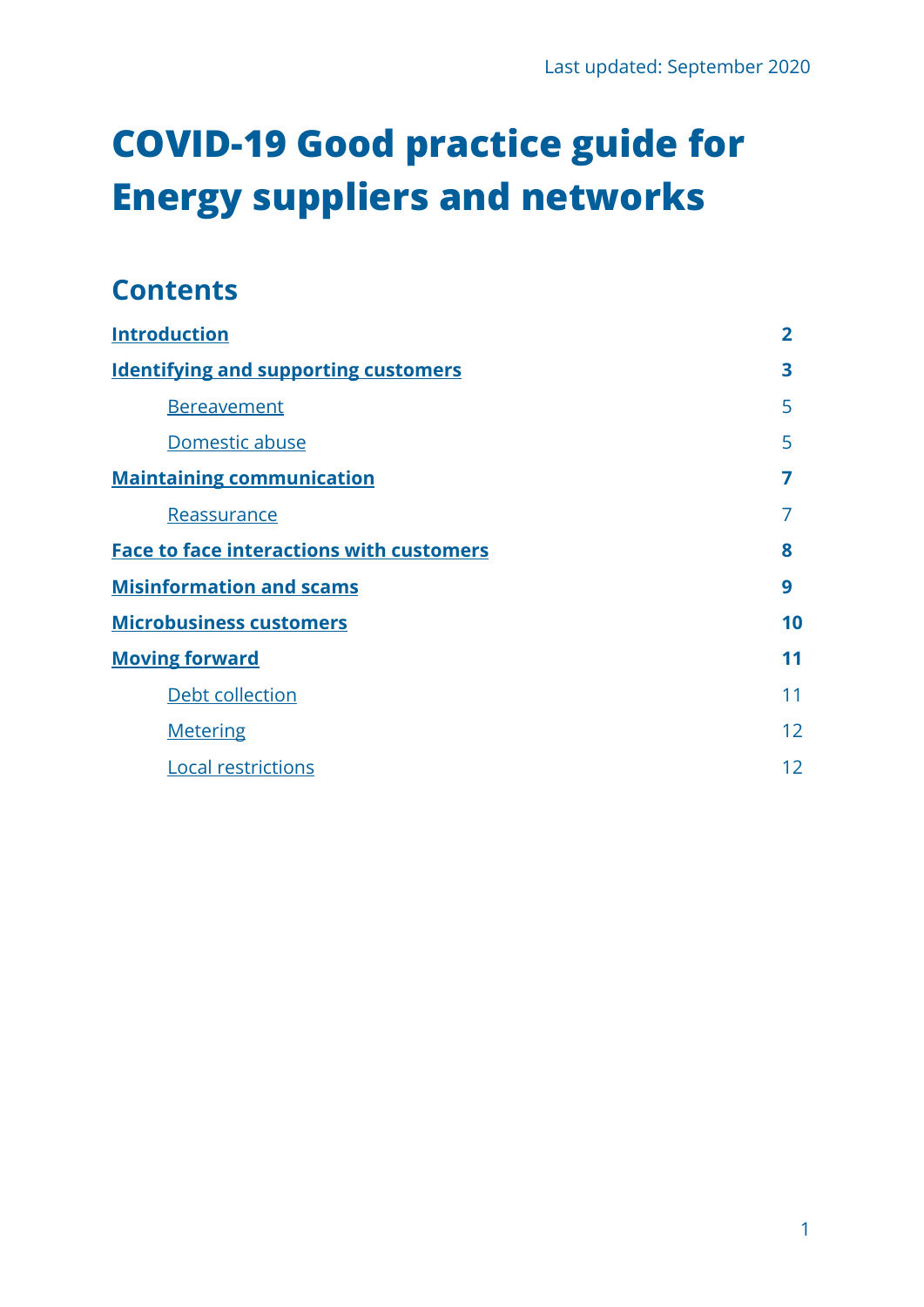# <span id="page-1-0"></span>**Introduction**

The impact of COVID-19 on the energy market remains fluid and there is uncertainty around how we transition out of the restrictions. A second wave, local lockdowns and changes to travel guidance all mean that the situation continues to be volatile.

In this document we've identified risks to consider and some examples of good practice. This guide is designed to build upon the [energy supplier principles](https://www.gov.uk/government/news/government-agrees-measures-with-energy-industry-to-support-vulnerable-people-through-covid-19) and the [heat network principles](https://www.theade.co.uk/news/policy-and-regulation/hnic-agreement), developed collaboratively with government and industry.<sup>1</sup>

We've included some examples of case studies where consumers have contacted our service after experiencing service failures, to help illustrate where companies can look at implementing training or policies to avoid these situations.

As this is a dynamic situation, the industry should ensure they are up to date with the latest government and regulator guidance - including Ofgem's [expectations for industry.](https://www.ofgem.gov.uk/publications-and-updates/ofgem-information-energy-licensees-coronavirus-covid-19-response-30-june-update)

We would also request that if a supplier or network is experiencing performance or operational challenges, they ensure their Citizens Advice consumer service RAST protocols are up to date, and inform their EHU contact.

<sup>&</sup>lt;sup>1</sup> While heat networks are not covered by supply licence conditions, we expect heat networks to abide by the general principles in this guide.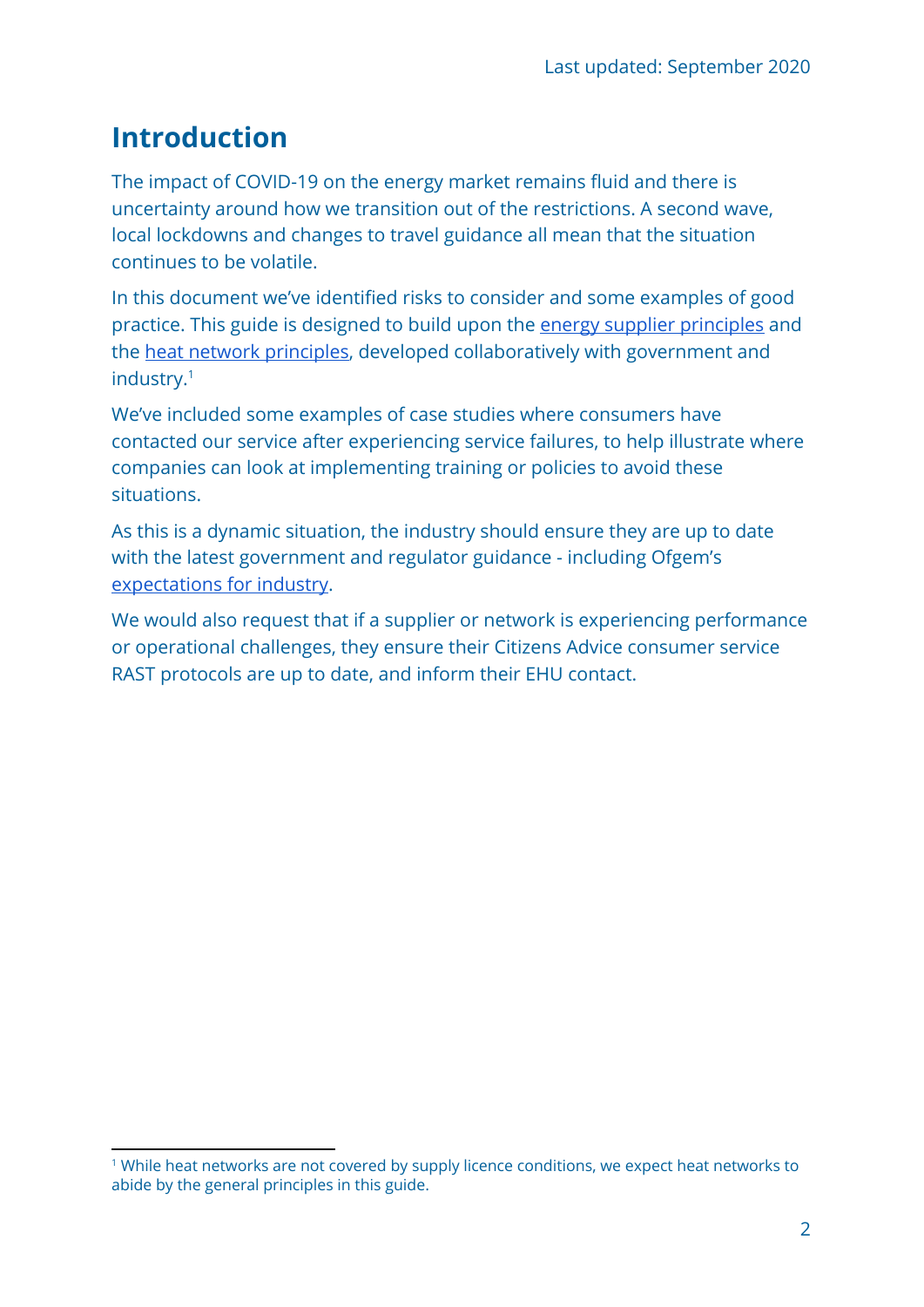### <span id="page-2-0"></span>**Identifying and supporting customers**

There are particular customer characteristics that can increase their risk of experiencing problems with their energy supply during the crisis. These include:

- Having a prepayment meter (particularly non-smart prepay).
- Needing to self-isolate due to possible infection in the household.<sup>2</sup>
- People following 'shielding' guidance, including those defined as extremely vulnerable on medical grounds who may choose to continue to follow the guidance, or those under local restrictions $3$
- People who consider themselves otherwise vulnerable to infection and are practising strict social distancing.
- Not having a good network of friends, relatives or neighbours to help them pay for their energy or buy food and essentials.
- Having health conditions meaning they need to maintain a constant supply of electricity, or are vulnerable to a cold home.
- People who are struggling financially due to COVID, such as those who have lost their job, are on benefits, or were furloughed.

For customers in these situations,suppliers might consider:

- Offering to pause or reduce debt repayments if they experience a period of financial distress, in line with existing requirements to ensure instalments are calculated so consumers are able to pay.
- Keep prepayment customers updated with advice on what to do if they find themselves off-supply and are in isolation.
- Proactively contacting consumers who pay by cash or cheque with guidance on alternative payment options, and what to do if they are self-isolating and can't go out to pay their bill. Cases from our consumer service report some customers feel uneasy about paying over the phone or not receiving a receipt as proof of payment. Suppliers should consider what they can do to build confidence for these consumers to pay using alternative methods.
- Warning consumers that their energy usage may change if they are at home all day, especially as we enter the winter heating season, and providing advice on what to do if they are struggling with the increase.

<sup>2</sup><https://www.gov.uk/government/publications/covid-19-stay-at-home-guidance> 3[https://www.gov.uk/government/publications/guidance-on-shielding-and-protecting-extremely](https://www.gov.uk/government/publications/guidance-on-shielding-and-protecting-extremely-vulnerable-persons-from-covid-19/)[vulnerable-persons-from-covid-19/](https://www.gov.uk/government/publications/guidance-on-shielding-and-protecting-extremely-vulnerable-persons-from-covid-19/)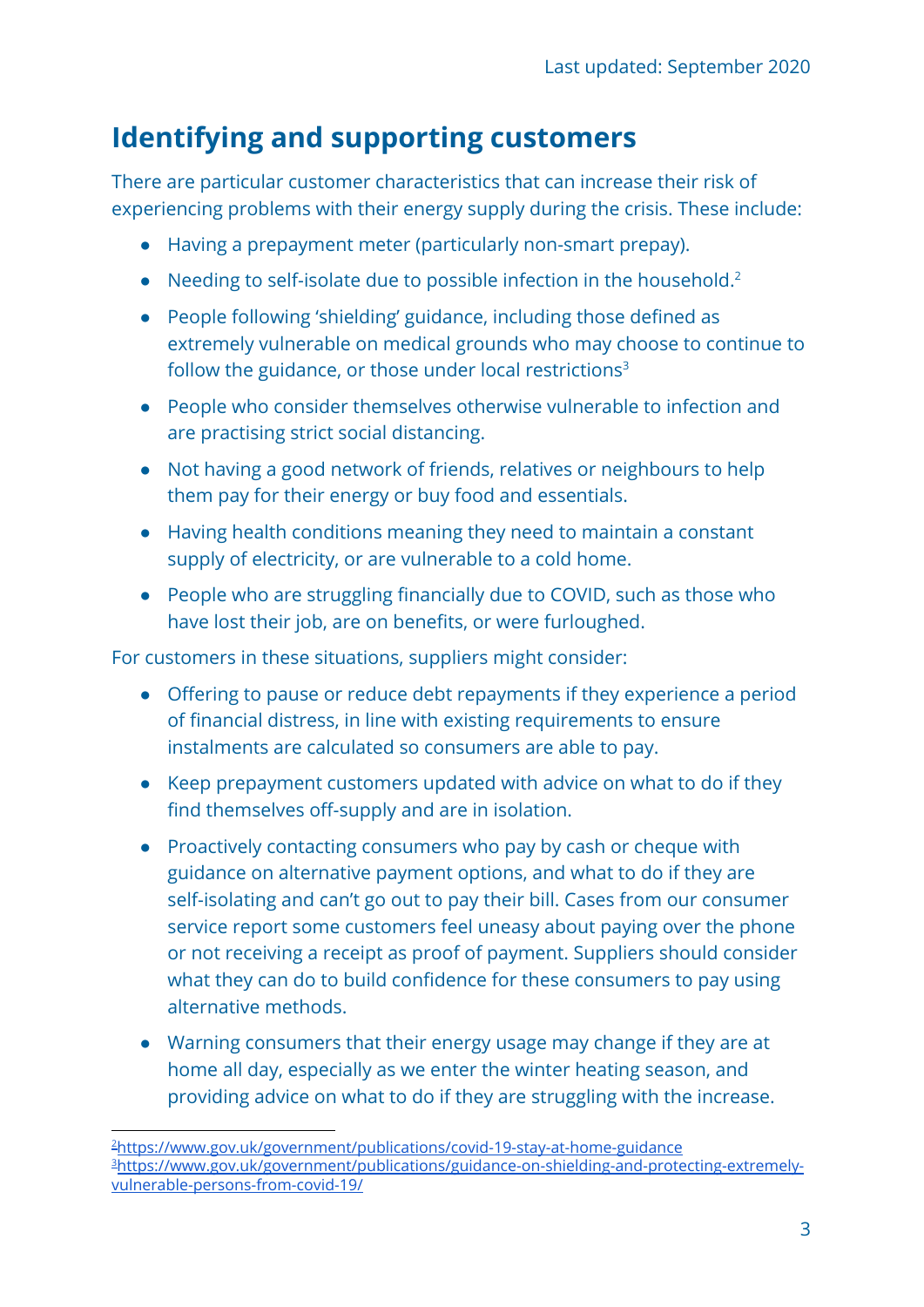For smart prepay customers this could also include:

- Providing discretionary credit on their prepayment meter. Consumers should be made aware this will need to be paid back. [Ofgem proposals](https://www.ofgem.gov.uk/publications-and-updates/self-disconnection-and-self-rationing-final-proposals-statutory-consultation) [around self-disconnection and self-rationing](https://www.ofgem.gov.uk/publications-and-updates/self-disconnection-and-self-rationing-final-proposals-statutory-consultation) are expected to be implemented by the end of the year, requiring suppliers to monitor self-disconnections and offer customers with enough discretionary credit to keep them on supply.
- Switching their prepayment meter into credit mode. Consumers should be made aware that any existing credit will be refunded and they will be charged for energy used while in credit mode.

For legacy prepay customers this could also include:

- Providing discretionary credit, and where necessary enabling a customer to nominate a trusted third party to be able to pick up discretionary credit sent to a shop on their behalf. Consumers should be made aware this will need to be paid back.
- Sending out a pre-loaded top up card in emergencies (including financial emergencies). Consumers should be made aware this will need to be paid back.



Mike lost his job due to the COVID-19 pandemic and is waiting for a Universal Credit payment. He has been unable to afford to top up his prepayment meter and has lost gas supply. A couple of weeks ago Mike received help from his energy supplier to pay for his gas, however the supplier is now saying that they cannot help again.

We recommend suppliers and networks consider adding consumers who received a letter from the NHS asking them to self-isolate to the Priority Services Register (PSR).

Proactive communications and pop-ups on websites or apps can encourage consumers to talk to the company about their circumstances and any additional assistance they may require.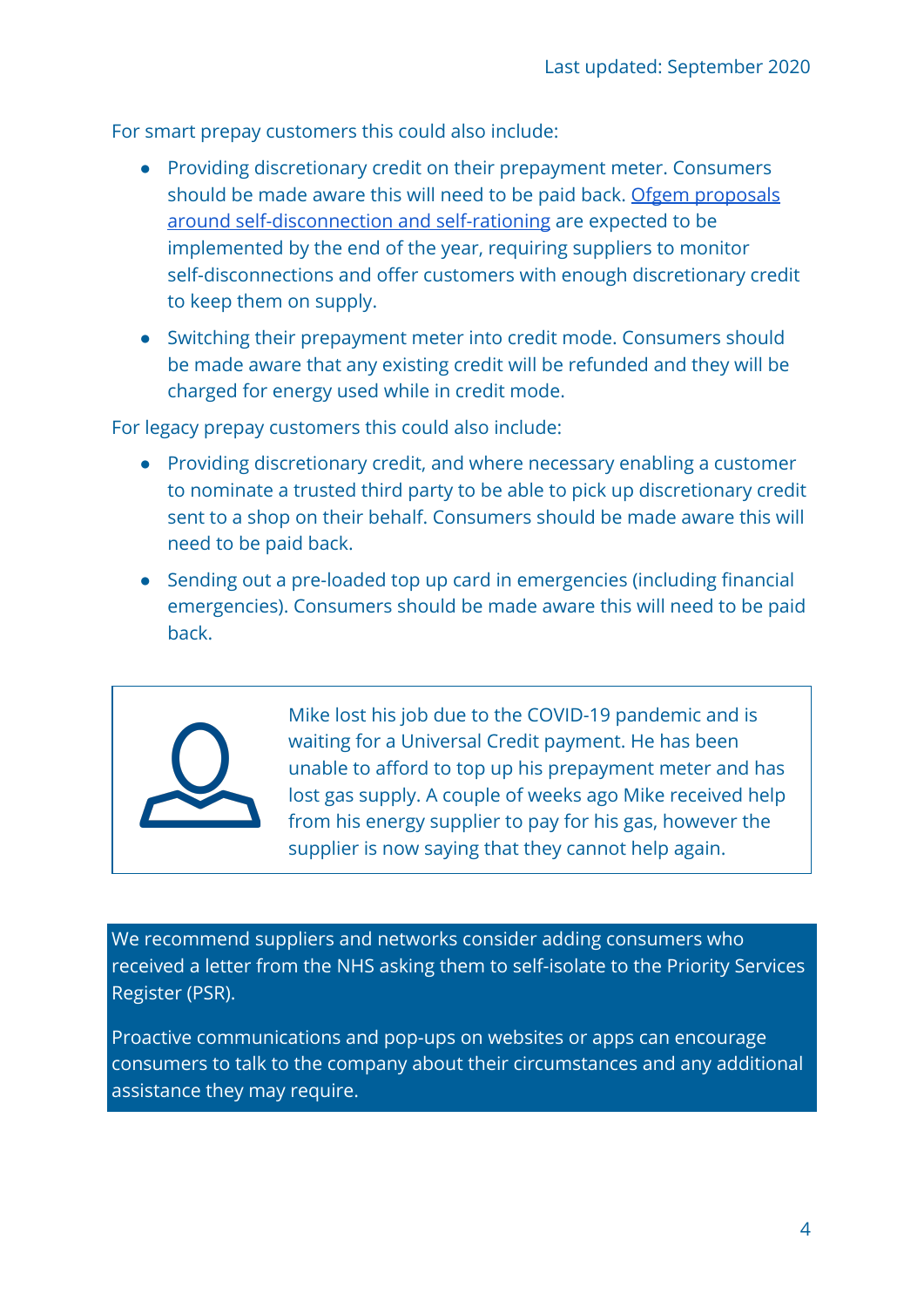#### <span id="page-4-0"></span>**Bereavement**

The UK has suffered a substantial increase in deaths due to the virus.

Companies should ensure their specialist bereavement teams are adequately resourced and provide additional guidance to frontline advisors. We suggest:

- Clear and simple advice on your website on how to report a death
- Signposting to additional support, such as our webpage on [what to do](https://www.citizensadvice.org.uk/family/death-and-wills/) [after a death](https://www.citizensadvice.org.uk/family/death-and-wills/)
- Ensuring account changes are completed as quickly as possible (with due regard to probate rules where applicable). Our consumer service has received a number of cases where the client has reported increased stress due to receiving bills in the deceased's name, despite having already notified the supplier.
- Guidance for consumers who are dealing with managing a household for the first time. A number of cases received by the consumer service are from consumers whose recently deceased spouse had managed the finances, and were unsure how to manage their energy account.



George's wife has passed away. She used to manage the household. His energy bills are currently based on estimated meter readings and he does not think his usage is this high. George wants to start giving meter readings to his supplier but does not know how to do this.

### <span id="page-4-1"></span>**Domestic abuse**

Unfortunately, due to extended periods at home, there are increased reports of domestic abuse.<sup>4</sup>

Survivors often have to leave their homes very suddenly and won't have time to sort out their bills before they go. Many people won't have, or have immediate access to, proof of ID or any financial documents. This can cause difficulties for managing or setting up accounts.

Companies should consider:

<sup>&</sup>lt;sup>4</sup> Refuge reports further increase in demand for its National [Domestic](https://www.refuge.org.uk/refuge-reports-further-increase-in-demand-for-its-national-domestic-abuse-helpline-services-during-lockdown/) Abuse Helpline services during [lockdown](https://www.refuge.org.uk/refuge-reports-further-increase-in-demand-for-its-national-domestic-abuse-helpline-services-during-lockdown/) (May 2020)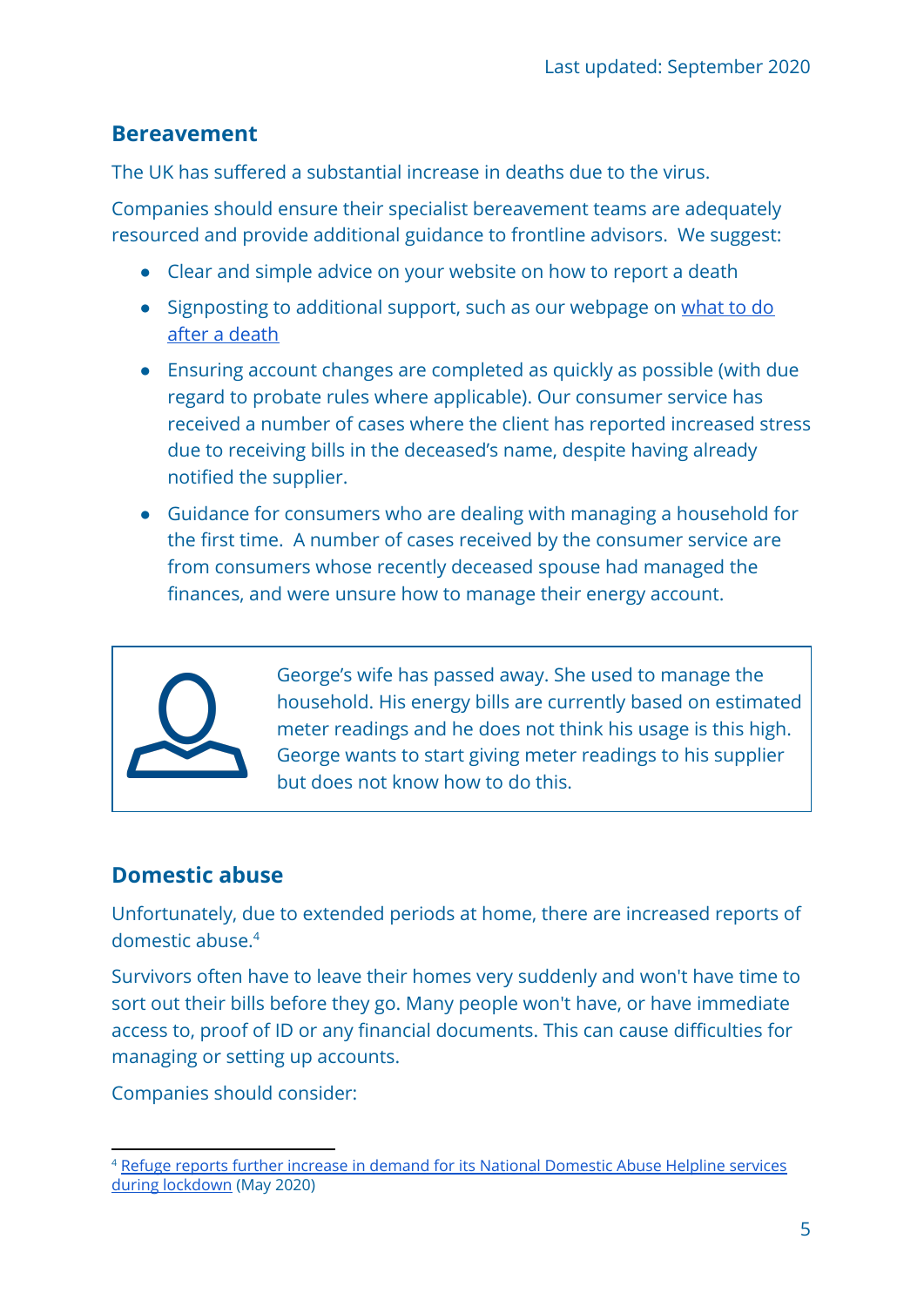- Additional training for their frontline agents to identify signs or indicators.
- If you have specific advice on your website, ensure that part is easy to hide (if a consumer is searching for advice whilst the perpetrator is present).
- Additional care is taken if survivors inform you of a change of address (for example don't send a letter to the old address to confirm the change, take additional care when giving out any personal information to make sure it is not a manipulative perpetrator trying to find a survivor's new whereabouts etc.)
- What documentation is required to set up an account for survivors.

We have a report on [how post can enable domestic abuse](https://www.citizensadvice.org.uk/about-us/policy/policy-research-topics/post-policy-research-and-consultation-responses/post-policy-research/on-the-receiving-end-how-post-can-enable-domestic-abuse/) that companies may find useful.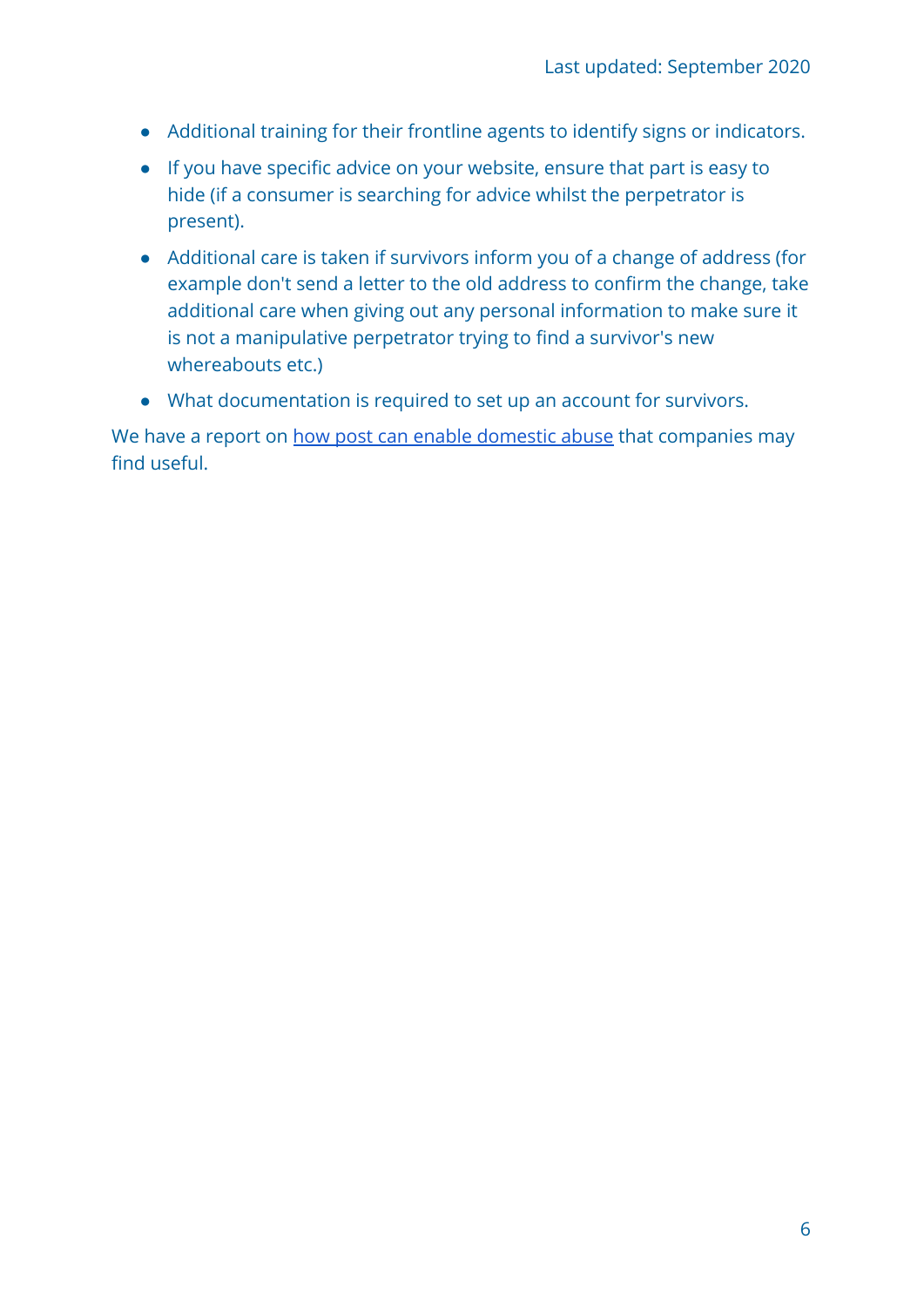# <span id="page-6-0"></span>**Maintaining communication**

Open and clear communications with customers remains essential during this period. Companies should ensure their staff are aware of and sensitive to the situations consumers may be facing (for example, reduced income due to inability to work, having a prolonged hospital stay, or bereavement).

Companies should indicate clearly whether certain types of contact are being prioritised and what channels these customers can use. This should include examples of what is "essential" or "urgent" contact.

#### <span id="page-6-1"></span>**Reassurance**

Consumers are concerned about the impact of coronavirus and managing their bills. Companies should send out reassurance messages to help alleviate these concerns, this could include:

- Keeping updated information on their website (for example, in the form of an FAQ or information box).
- Sending proactive communications to customers with advice, guidance and reassurance.
- Adding additional messaging to bills with advice on what to do if they are concerned or struggling due to the virus.
- Having additional signposting for coronavirus-specific external support. We recommend signposting to our general coronavirus advice page: [https://www.citizensadvice.org.uk/health/coronavirus-what-it-means-for-y](https://www.citizensadvice.org.uk/health/coronavirus-what-it-means-for-you/) [ou/](https://www.citizensadvice.org.uk/health/coronavirus-what-it-means-for-you/).

Most suppliers have provided some information on their websites regarding the support that is available. Several have put a prominent banner or information box on their homepage, meaning it only takes one click for customers to find the latest information and support around COVID-19. Some companies have used headings such as "For prepayment customers" and so on, making it easier for customers to see which part applies to them.

However, somesmaller and medium-sizedsuppliers have provided no - or only partial - additional information online to customers regarding the sort of support that is available.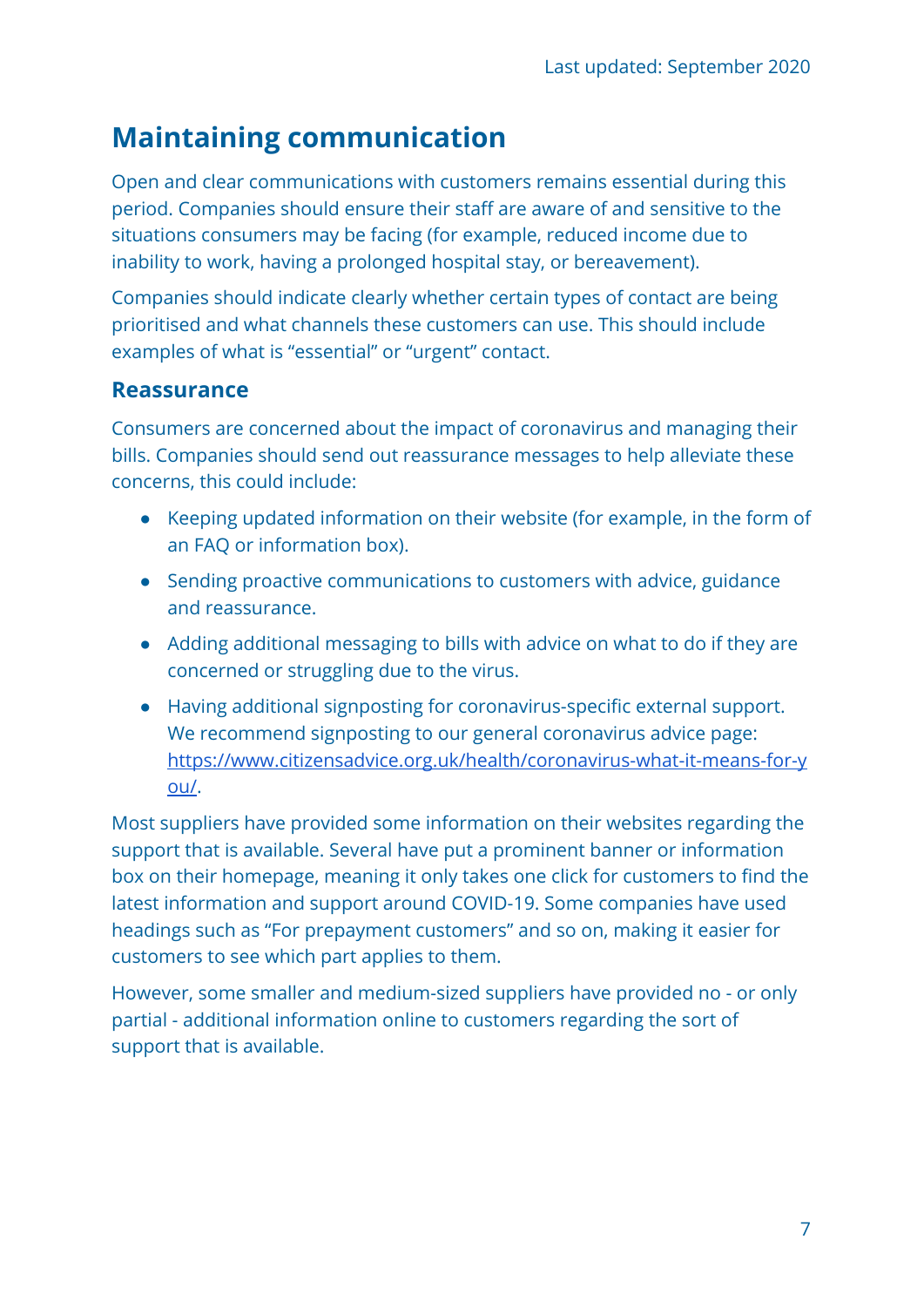### <span id="page-7-0"></span>**Face to face interactions with customers**

As face to face activities are being reinstated, suppliers should consider how they continue to practice social distancing during these appointments.

Customers who are shielding (or otherwise consider themselves more vulnerable) will also need more specific precautions. We suggest industry should:

- Reassure customers about what precautions are being taken.
- Seek to understand the concerns of the customer, for instance if they are immunosuppressed or in a high-risk category. The company should work with the customer to establish what precautions and action can be taken.
- Some customers in the higher risk groups may be uncomfortable with receiving any sort of visitor in their home. The company should check with customers on the PSR, ahead of time, about whether they are able to receive visitors and/or establish if any precautions should be taken.
- Allow customers to postpone or reschedule non-urgent appointments without any penalty (for instance, if they need to get a smart meter installed within 6 months for their tariff, this should be extended).

If a home-visit needs to be cancelled or postponed the company should explain to the consumer what the next steps are. For instance, smart meter installations for prepayment meters could help alleviate self-disconnections if a customer is self-isolating or if their local shop has closed. If the consumer feels that replacing a legacy prepayment meter with a smart meter would provide greater security, then companies should consider how the installation could be made safe.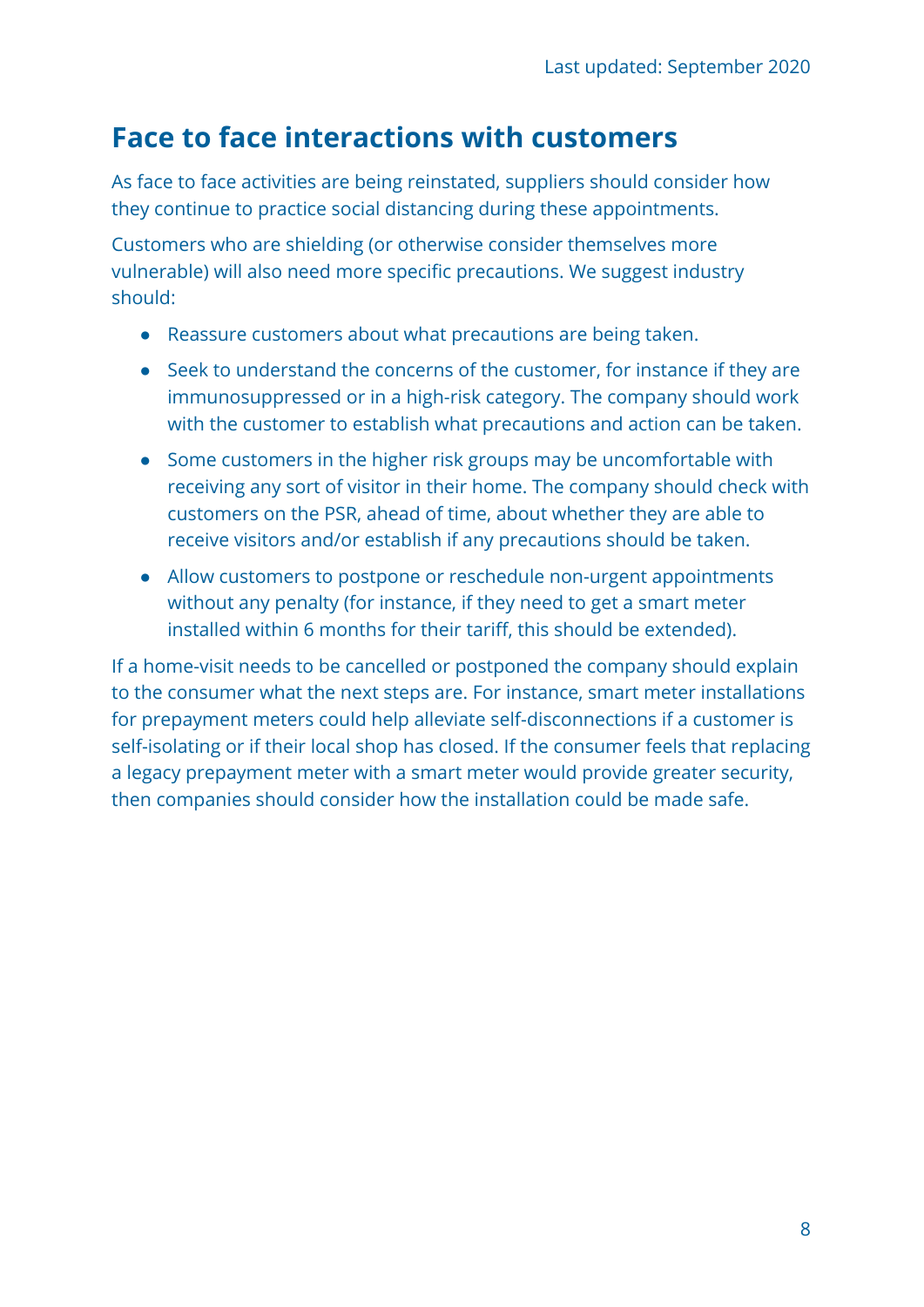# <span id="page-8-0"></span>**Misinformation and scams**

Unfortunately there are people who take advantage of a crisis, with a number of energy-specific scams circulating. There is also a large amount of misinformation being shared across social media.

Industry should consider:

- Proactive communications with scam awareness tips (for instance, checking the account number matches, that the correspondence is to the correct name etc.) and what to do if the customer suspects it is a scam.
- Social media posts outlining what essential work is being carried out and what support is available.
- What communications are being sent to consumers about any essential work needed in their property or area.
- What PSR services are appropriate to implement, and whether they would be suitable to be offered for a wider group of consumers. For instance, using a password scheme for home visits.
- Additional signposting to scam awareness (for instance, our page on [checking if something might be a scam\)](https://www.citizensadvice.org.uk/consumer/scams/check-if-something-might-be-a-scam/).
- Issuing specific messaging if a known scam or misinformation is circulating that relates to a specific company.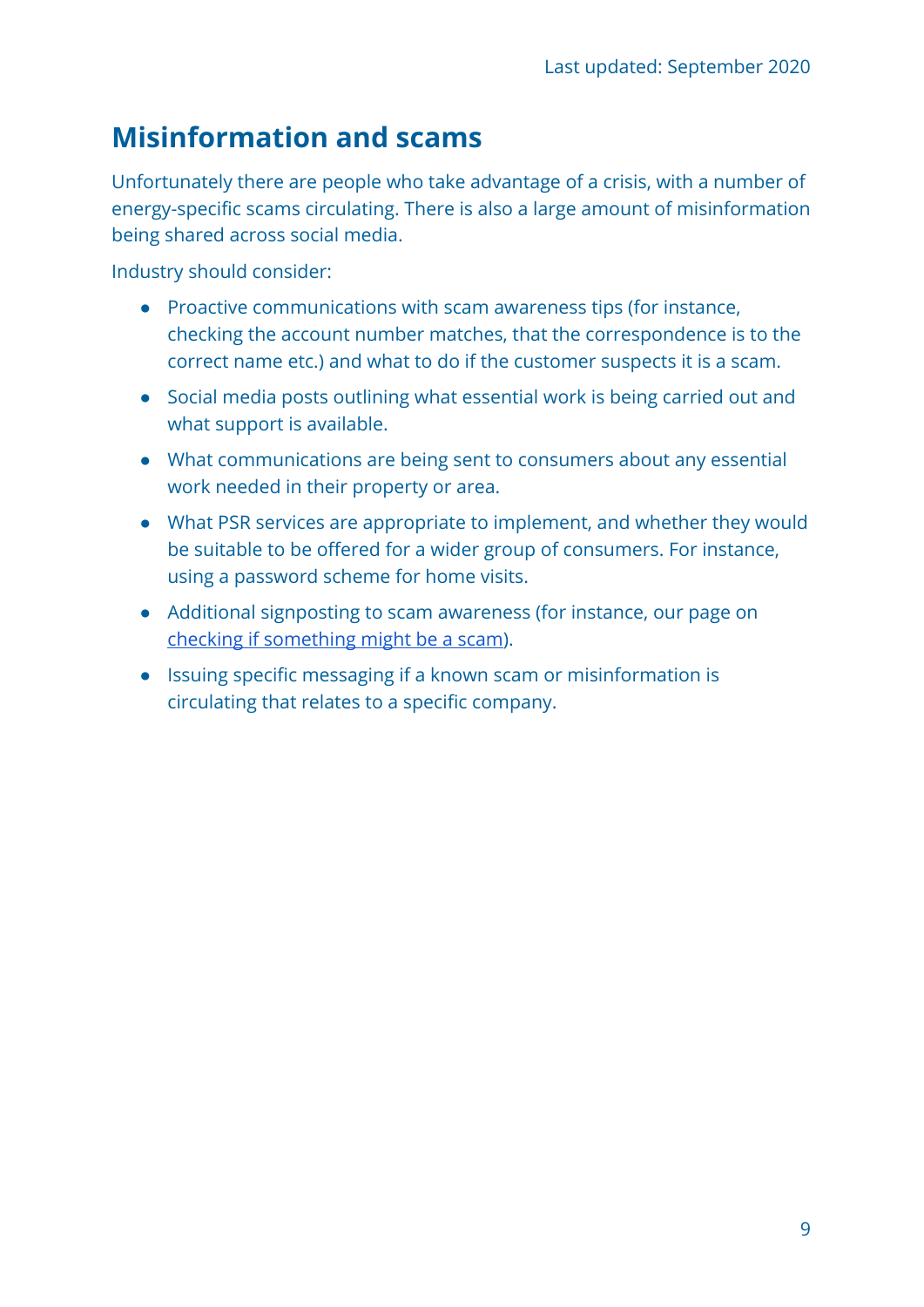### <span id="page-9-0"></span>**Microbusiness customers**

A significant number of microbusinesses are negatively affected by the outbreak. This is causing financial strain on businesses as well as extra stress for consumers themselves.

We recommend suppliers with microbusiness customers should consider:

- Ensuring if the property is mixed-use (with domestic residency), the above points are taken into consideration.
- Discussing the business' situation and pausing or reducing debt repayments and disconnections accordingly.
- Proactively contacting businesses to reassure them there are options if they are in financial difficulty.
- Ensuring business customers are aware of government support schemes.
- Prominently signposting to support services such as Citizens Advice and Business Debtline.

Our [recent research](https://www.citizensadvice.org.uk/about-us/policy/policy-research-topics/energy-policy-research-and-consultation-responses/energy-policy-research/getting-through-to-business/) included user-testing of various communication methods for encouraging microbusiness customers to engage with suppliers about debt.<sup>5</sup>



Freya is the secretary of a small business which has closed due to COVID-19. She asked their energy supplier to defer their bill while they are waiting for a grant to be paid to them. The supplier did not agree to this and charged an additional £45 for a late payment fee. Freya is unhappy with the way they have been treated by their supplier in the current crisis.

<sup>&</sup>lt;sup>5</sup> (2020) Citizens Advice. Getting through to [business.](https://www.citizensadvice.org.uk/about-us/policy/policy-research-topics/energy-policy-research-and-consultation-responses/energy-policy-research/getting-through-to-business/)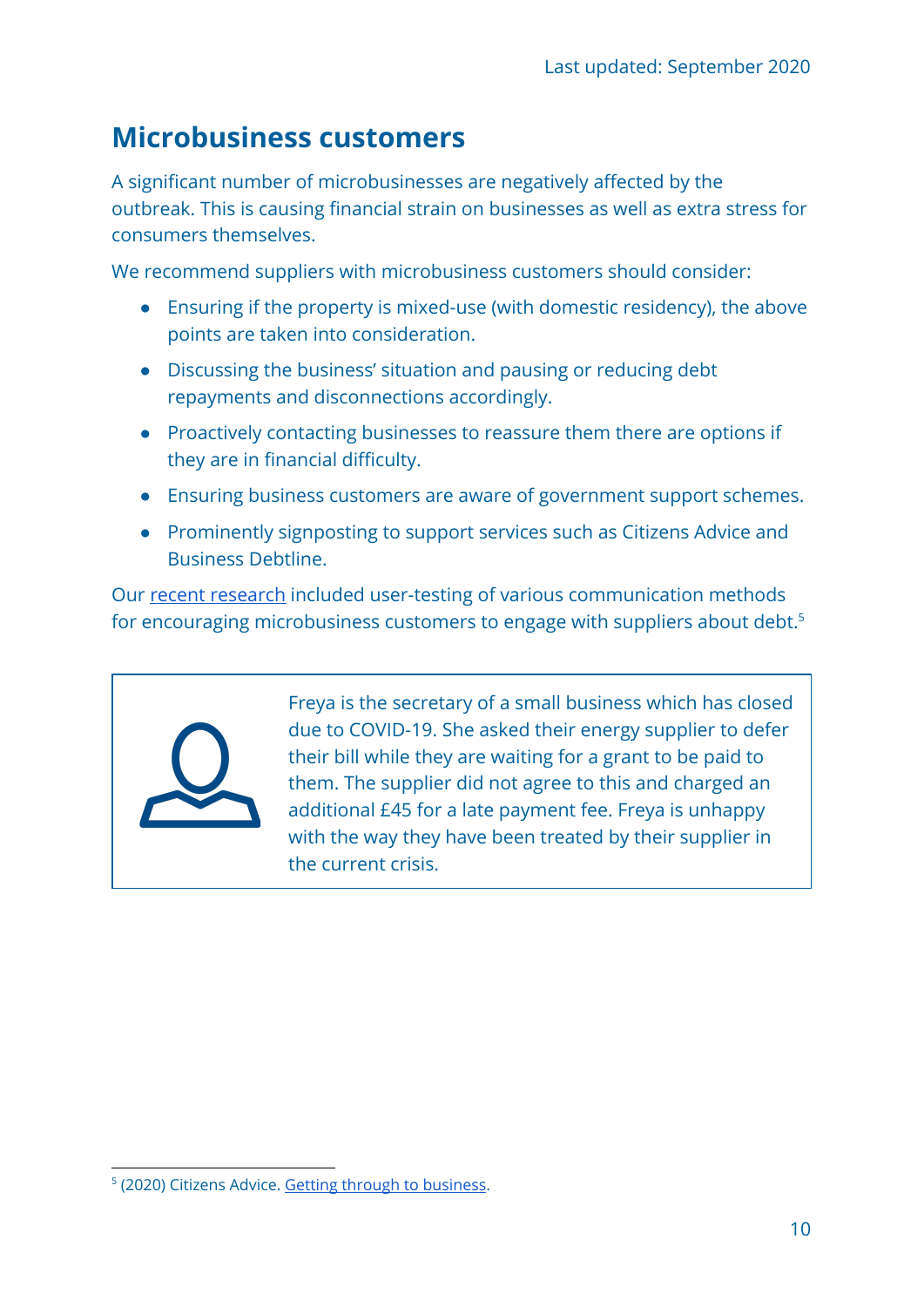# <span id="page-10-0"></span>**Moving forward**

Citizens Advice has found that the pandemic has had a significant financial impact on consumers. In our report [Near the cliff-edge](https://www.citizensadvice.org.uk/Global/CitizensAdvice/Debt%20and%20Money%20Publications/FINAL01_05%20-%20Near%20the%20cliff-edge_%20how%20to%20protect%20households%20facing%20debt%20during%20COVID-19.pdf) we estimated nearly 6 million people have fallen behind on a household bill due to COVID-19, and 30% of adults say their household income has fallen by 20% or more.

Suppliers should consider what activities they are reinstating and consumers' ongoing concerns about in-person visits (see 'Face to Face interactions' section above).

### <span id="page-10-1"></span>**Debt collection**

We expect suppliers to continue their pragmatic approach to debt collection. Typical debt collection methods may cease to be appropriate. Suppliers should consider what is appropriate to pause or what alternative actions are required.

We would however expect suppliers to:

- Not seek new warrant installs of prepayment meters until the risks of the pandemic are over*.*
- Pause remote switching of smart meters from credit to prepayment mode unless the consumer has requested it and the supplier is confident that it is safe and practicable for the consumer.
- Deal with issues in a timely fashion.
- Consider the lasting impact of the pandemic whilst undertaking ability to pay assessments.

Suppliers should consider that certain groups of people are more likely to experience financial difficulties and might find it more difficult to engage with their utility providers about debt.<sup>6</sup>

Almost one in five (18%) people with a mental health problem will be in problem debt - this is nearly three and a half times the rate among people without mental health problems (5%).<sup>7</sup> People with mental health problems can go through periods in which they completely disengage with utility providers and they might struggle to find the 'right time' to disclose their mental health problems.<sup>8</sup> The Money Advice Trust has published a helpful [guide](http://www.moneyadvicetrust.org/creditors/Documents/The%20need%20to%20know%20guide%20for%20creditors.pdf) for supporting customers affected by debt and mental health.

<sup>&</sup>lt;sup>6</sup> (2019) Citizens Advice. Supply and final [demand.](https://www.citizensadvice.org.uk/about-us/policy/policy-research-topics/energy-policy-research-and-consultation-responses/energy-policy-research/supply-and-final-demand-improving-support-for-energy-consumers-in-vulnerable-circumstances-who-fall-behind-on-their-bills/)

<sup>&</sup>lt;sup>7</sup> (2019) Money and Mental Health Policy Institute. <u>Debt and mental health: a [statistical](https://www.moneyandmentalhealth.org/debt-mental-health-update-policy/) update.</u>

<sup>&</sup>lt;sup>8</sup> (2018) Citizens Advice. The energy market and people with mental health [problems.](https://www.citizensadvice.org.uk/about-us/policy/policy-research-topics/energy-policy-research-and-consultation-responses/energy-policy-research/the-energy-market-and-people-with-mental-health-problems/)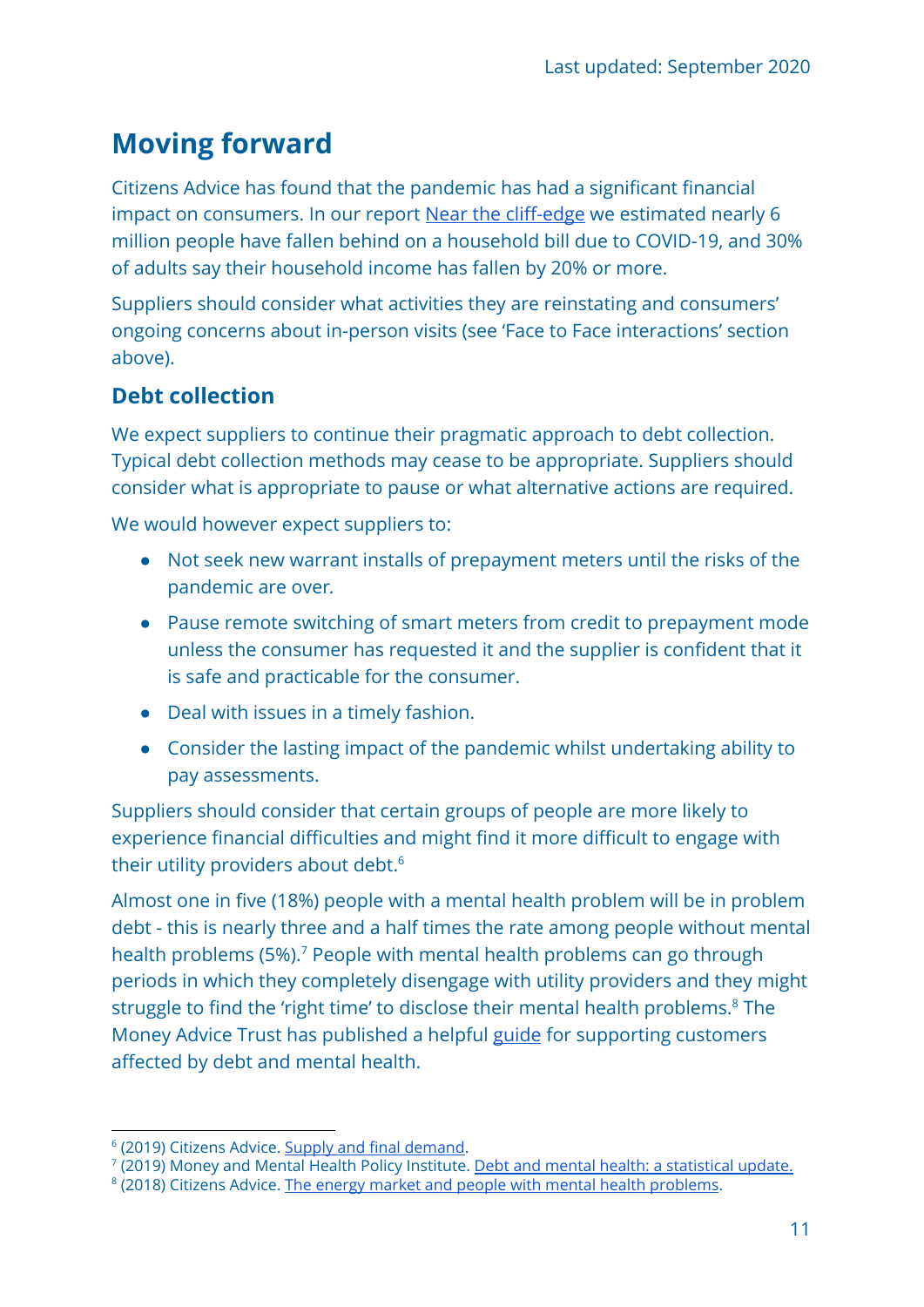In addition, there has been a huge rise in the number of people applying for Universal Credit. The in-built waiting time for a claimant's first UC payment is 5 weeks, and 1 in 10 people are not paid on time. Over half of UC claimants take out a repayable advance payment to cover this wait until their first payment.<sup>9</sup> Suppliers should assume a customer will experience a financially difficult period if they say they've made an application for UC.

### <span id="page-11-0"></span>**Metering**

A continued concern reported by consumers has been receiving estimated bills due to not being unable to read meters (either from not being at their property during lockdown, or not having meter readings undertaken by the supplier), or from faulty meters.

Suppliers should take into consideration if a consumer has been absent from their property and re-assess the estimated bill. Suppliers should consider if a temporary reduction in payments is appropriate until the consumer is back in their property to take a meter reading.

When suppliers reinstate non-urgent appointments they also need to consider those who are still shielding or are in self-isolation who may be wary of having people in their home (see 'Face to face interactions' section).



Emma and Nick have their own small business and are struggling financially after the impact of the lockdown. They've applied for Universal Credit and, after receiving a missed payment notice from their energy supplier, they emailed to explain their situation. Despite this, they've been receiving calls from a debt collection agency.



Mercedita recently spent time in hospital with COVID-19 and she wasn't able to submit meter readings as usual. She received a text from her energy supplier flagging that they hadn't received readings lately and providing ways of getting in touch. It wasn't something that had crossed her mind, but this reminder helped Mercedita quickly and easily let her supplier know the situation.

<sup>&</sup>lt;sup>9</sup> (2019) Citizens Advice. [Managing](https://www.citizensadvice.org.uk/about-us/policy/policy-research-topics/welfare-policy-research-surveys-and-consultation-responses/welfare-policy-research/managing-money-on-universal-credit/) Money on Universal Credit.